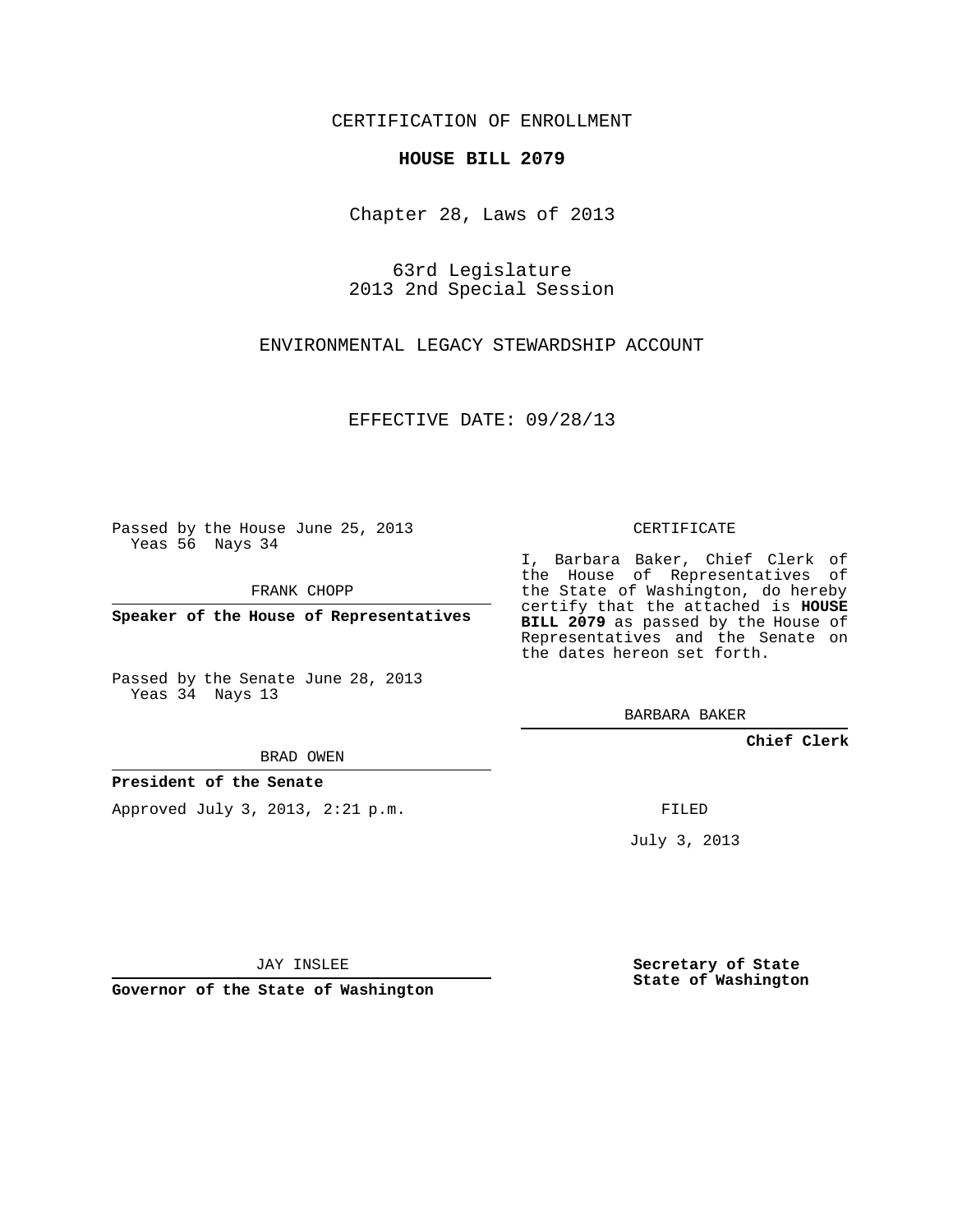## **HOUSE BILL 2079** \_\_\_\_\_\_\_\_\_\_\_\_\_\_\_\_\_\_\_\_\_\_\_\_\_\_\_\_\_\_\_\_\_\_\_\_\_\_\_\_\_\_\_\_\_

\_\_\_\_\_\_\_\_\_\_\_\_\_\_\_\_\_\_\_\_\_\_\_\_\_\_\_\_\_\_\_\_\_\_\_\_\_\_\_\_\_\_\_\_\_

Passed Legislature - 2013 2nd Special Session

**State of Washington 63rd Legislature 2013 2nd Special Session By** Representative Dunshee

 1 AN ACT Relating to expenditures from the environmental legacy 2 stewardship account; and amending RCW 70.105D.---.

3 BE IT ENACTED BY THE LEGISLATURE OF THE STATE OF WASHINGTON:

 4 **Sec. 1.** RCW 70.105D.--- and 2013 2nd sp.s. c 1 s 10 are each 5 amended to read as follows:

 (1) The environmental legacy stewardship account is created in the state treasury. Beginning July 1, 2013, and every fiscal year thereafter, the annual amount received from the tax imposed by RCW 82.21.030 that exceeds one hundred forty million dollars must be deposited into the environmental legacy stewardship account. The state treasurer may make periodic deposits into the environmental legacy stewardship account based on forecasted revenue. Moneys in the account may only be spent after appropriation.

14 (2) Moneys in the environmental legacy stewardship account may be 15 spent on:

16 (a) Grants or loans to local governments for performance and 17 outcome-based projects, model remedies, ((demonstrated technologies)) 18 demonstration projects, procedures, contracts, and project management